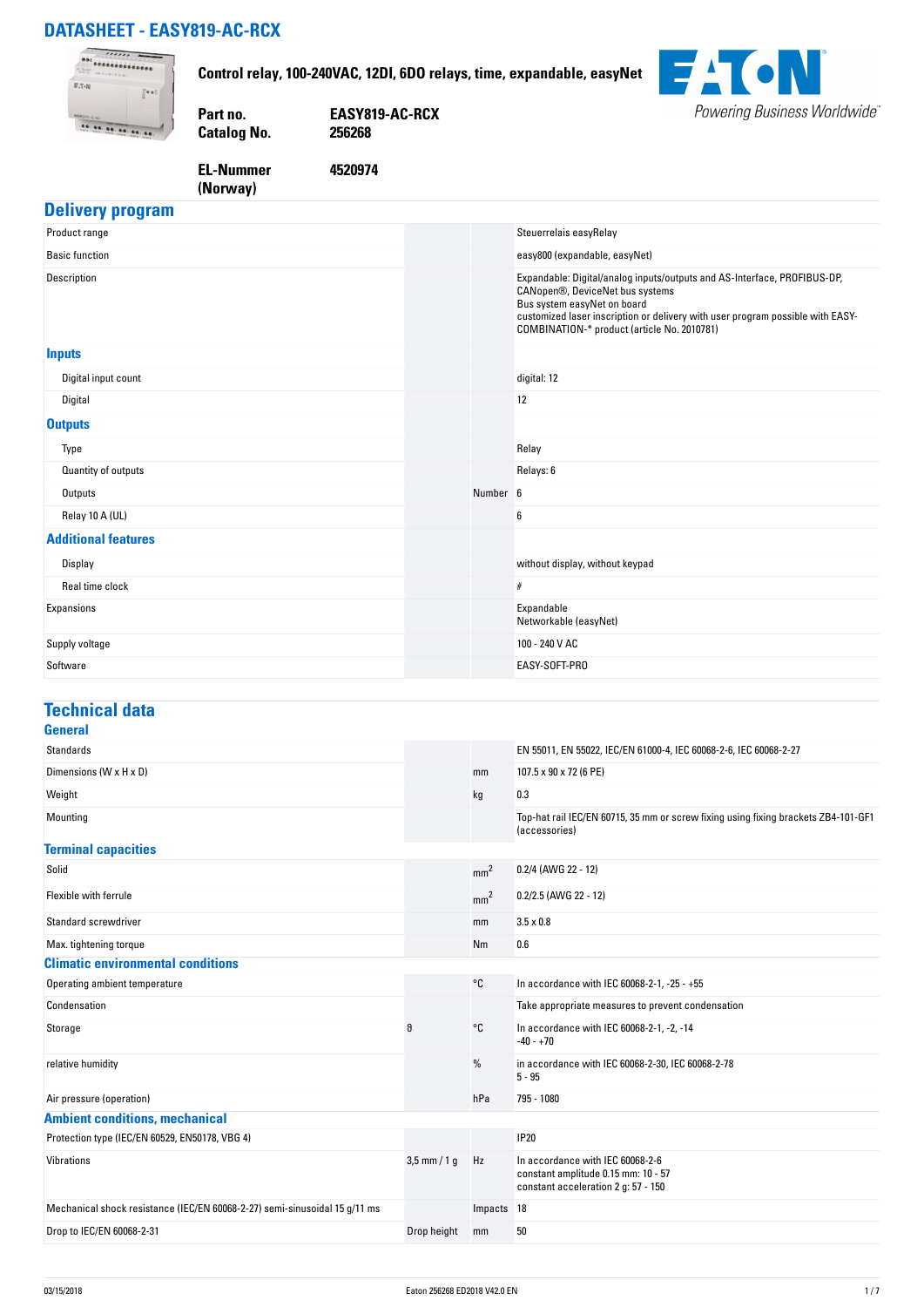| Free fall, packaged (IEC/EN 60068-2-32)                                                       |                           | m     | 1                                                                                                                                                                       |
|-----------------------------------------------------------------------------------------------|---------------------------|-------|-------------------------------------------------------------------------------------------------------------------------------------------------------------------------|
| <b>Mounting position</b>                                                                      |                           |       | Vertical or horizontal                                                                                                                                                  |
| <b>Electromagnetic compatibility (EMC)</b>                                                    |                           |       |                                                                                                                                                                         |
| Overvoltage category/pollution degree                                                         |                           |       | III/2                                                                                                                                                                   |
| Electrostatic discharge (ESD)                                                                 |                           |       |                                                                                                                                                                         |
| applied standard                                                                              |                           |       | according to IEC EN 61000-4-2                                                                                                                                           |
| Air discharge                                                                                 |                           | kV    | 8                                                                                                                                                                       |
| Contact discharge                                                                             |                           | kV    | 6                                                                                                                                                                       |
| Electromagnetic fields (RFI) to IEC EN 61000-4-3                                              |                           | V/m   | $0.8 - 1.0$ GHz: 10                                                                                                                                                     |
|                                                                                               |                           |       | 1.4 - 2 GHz: 3<br>2.0 - 2.7 GHz: 1                                                                                                                                      |
| Radio interference suppression                                                                |                           |       | <b>EN 55011 Class B</b>                                                                                                                                                 |
| Burst                                                                                         |                           | kV    | according to IEC/EN 61000-4-4                                                                                                                                           |
| power pulses (Surge)                                                                          |                           |       | according to IEC/EN 61000-4-5                                                                                                                                           |
|                                                                                               |                           |       | 1 kV (supply cables, symmetrical)                                                                                                                                       |
| Immunity to line-conducted interference to (IEC/EN 61000-4-6)<br><b>Insulation resistance</b> |                           | V     | 10                                                                                                                                                                      |
| Clearance in air and creepage distances                                                       |                           |       | EN 50178, UL 508, CSA C22.2, No. 142                                                                                                                                    |
| Insulation resistance                                                                         |                           |       | EN 50178                                                                                                                                                                |
| <b>Back-up of real-time clock</b>                                                             |                           |       |                                                                                                                                                                         |
| Back-up of real-time clock                                                                    |                           |       |                                                                                                                                                                         |
|                                                                                               |                           |       |                                                                                                                                                                         |
|                                                                                               |                           |       | (1) Backup time (hours) with fully charged double layer capacitor<br>2 Service life (years)                                                                             |
| Accuracy of real-time clock to inputs                                                         |                           | s/day | typ. $\pm 2$ ( $\pm 0.2$ h/Year)                                                                                                                                        |
|                                                                                               |                           |       | depending on ambient air temperature fluctuations of up to $\pm$ 5 s/day ( $\pm$ 0.5 h/year)                                                                            |
|                                                                                               |                           |       | are possible                                                                                                                                                            |
| <b>Repetition accuracy of timing relays</b>                                                   |                           |       |                                                                                                                                                                         |
| Accuracy of timing relays (of values)                                                         |                           | $\%$  | ± 0.02                                                                                                                                                                  |
| Resolution                                                                                    |                           |       |                                                                                                                                                                         |
| Range "S"                                                                                     |                           | ms    | 5                                                                                                                                                                       |
| Range "M:S"                                                                                   |                           | s     | 1                                                                                                                                                                       |
| Range "H:M"                                                                                   |                           | min   | 1                                                                                                                                                                       |
| <b>Retentive memory</b>                                                                       |                           |       |                                                                                                                                                                         |
| Write cycles of the retentive memory                                                          |                           |       | 10 <sup>12</sup> (read/write cycles)                                                                                                                                    |
| <b>Power supply</b>                                                                           |                           |       |                                                                                                                                                                         |
| Rated operational voltage                                                                     | $\mathsf{U}_{\mathsf{e}}$ | V     | 100/110/115/120/230/240 AC (-15/+10%)                                                                                                                                   |
|                                                                                               |                           |       |                                                                                                                                                                         |
| Permissible range                                                                             | $U_{e}$                   |       | 85 - 264 V AC                                                                                                                                                           |
| Frequency                                                                                     |                           | Hz    | 50/60 ( $\pm$ 5%)                                                                                                                                                       |
| Input current                                                                                 |                           |       | normally 70 mA at 115/120 V AC 60 Hz<br>normally 35 mA at 230/240 V AC 50 Hz                                                                                            |
| Voltage dips                                                                                  |                           | ms    | $\leq$ In accordance with IEC 61131-2<br>$\leq 20$                                                                                                                      |
| Fuse                                                                                          |                           | Α     | $\geq$ 1A (T)                                                                                                                                                           |
| Power loss                                                                                    | P                         | W     | Normally 10                                                                                                                                                             |
| Digital inputs 115/230 V AC                                                                   |                           |       |                                                                                                                                                                         |
| Number                                                                                        |                           |       | 12                                                                                                                                                                      |
| <b>Status Display</b>                                                                         |                           |       | LCD-Display                                                                                                                                                             |
| Potential isolation                                                                           |                           |       | from power supply: no                                                                                                                                                   |
|                                                                                               |                           |       | between digital inputs: no<br>from the outputs: yes<br>to the interface: yes<br>to easyNet: yes<br>to easyLink: yes                                                     |
| Input voltage (sinusoidal)                                                                    | $\mathsf{U}_{\mathsf{e}}$ | V AC  | Signal 0: 0 - 40<br>Signal 1: 79 - 264                                                                                                                                  |
| Rated frequency                                                                               |                           | Hz    | $50 - 60$                                                                                                                                                               |
| Input current at signal 1                                                                     |                           | mA    | 11 - 16, 19 - 112: 10 x 0.25 (at 115 V AC, 60 Hz)<br>17, 18: 2 x 4 (at 115 V AC, 60 Hz)<br>11 - 16, 19 - 112: 10 x 0.5 (at 230 V AC, 50 Hz)                             |
| Deceleration time                                                                             |                           | ms    | 17, 18: 2 x 6 (at 230 V AC, 50 Hz)<br>8066% (0 -> 1/1 -> 0, debounce ON 50/60Hz, I1 - I6, I9 - I12)<br>20/16% (0 - > 1/1 -> 0, debounce OFF 50/60Hz, I1 - I6, I9 - I12) |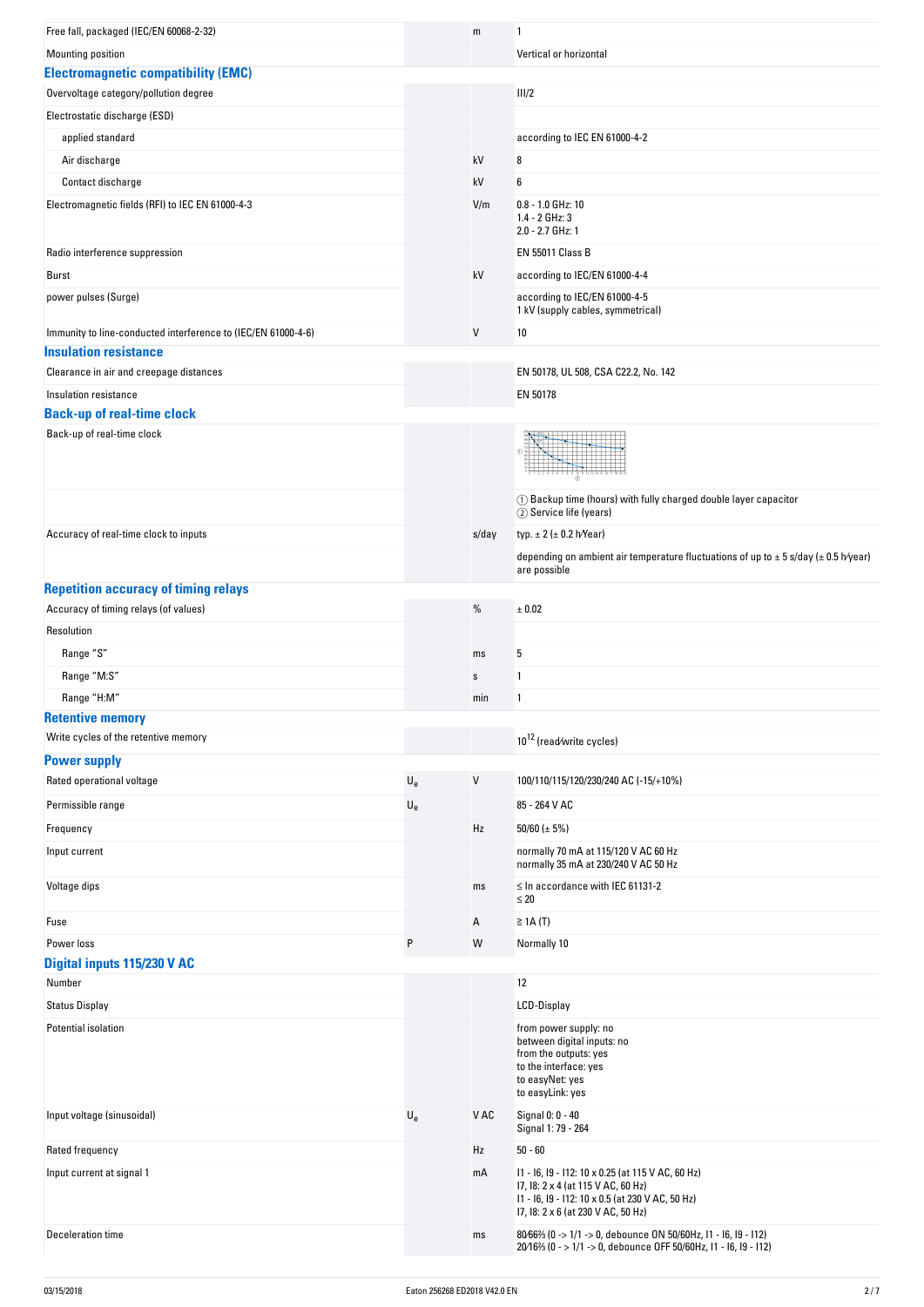|                                                                             |                   |               | 120/100 (1 -> 0, debounce ON 50/60Hz, I7, I8)<br>40/33% (1 -> 0, debounce OFF 50/60Hz, I7, I8)<br>80/66% (0 -> 1, debounce ON 50/60Hz, 17, 18)<br>20/16% (0 - > 1, debounce OFF 50/60Hz, 17, 18)                             |
|-----------------------------------------------------------------------------|-------------------|---------------|------------------------------------------------------------------------------------------------------------------------------------------------------------------------------------------------------------------------------|
| Cable length                                                                |                   | m             | ≤ 100 per input (I1 - I6, I9 - I12, Debounce ON)<br>$\leq 60$ per input (I1 - I6, I9 - I12, Debounce OFF)<br>$\leq$ 100 per input (I7, I8)                                                                                   |
| <b>Relay outputs</b>                                                        |                   |               |                                                                                                                                                                                                                              |
| Number                                                                      |                   |               | 6                                                                                                                                                                                                                            |
| Outputs in groups of                                                        |                   |               | 1                                                                                                                                                                                                                            |
| Parallel switching of outputs for increased output                          |                   |               | Not permissible                                                                                                                                                                                                              |
| Protection of an output relay                                               |                   |               | Miniature circuit-breaker B16 or fuse 8 A (slow)                                                                                                                                                                             |
| Potential isolation                                                         |                   |               | from power supply: yes<br>From the inputs: yes<br>between digital inputs: yes<br>to the interface: yes<br>to easyLink: yes<br>to easyNet: yes<br>Safe isolation according to EN 50178: 300 V AC<br>Basic isolation: 600 V AC |
| Lifespan, mechanical                                                        | <b>Operations</b> | $\times 10^6$ | 10                                                                                                                                                                                                                           |
| Contacts                                                                    |                   |               |                                                                                                                                                                                                                              |
| Conventional thermal current (10 A UL)                                      |                   | Α             | 8                                                                                                                                                                                                                            |
| Recommended for load: 12 V AC/DC                                            |                   | mA            | > 500                                                                                                                                                                                                                        |
| Short-circuit-proof cos $\varphi$ = 1, characteristic B16 at 600 A          |                   | Α             | 16                                                                                                                                                                                                                           |
| Short-circuit-proof cos $\varphi$ = 0.5 to 0.7, characteristic B16 at 900 A |                   | Α             | 16                                                                                                                                                                                                                           |
| Rated impulse withstand voltage U <sub>imp</sub> of contact coil            |                   | kV            | 6                                                                                                                                                                                                                            |
| Rated operational voltage                                                   | $U_{e}$           | V AC          | 250                                                                                                                                                                                                                          |
| Rated insulation voltage                                                    | $U_i$             | V AC          | 250                                                                                                                                                                                                                          |
| Safe isolation according to EN 50178                                        |                   | V AC          | 300 between coil and contact<br>300 between two contacts                                                                                                                                                                     |
| Making capacity                                                             |                   |               |                                                                                                                                                                                                                              |
| AC--15, 250 V AC, 3 A (600 ops./h)                                          | <b>Operations</b> |               | 300000                                                                                                                                                                                                                       |
| DC-13, L/R $\leq$ 150 ms, 24 V DC, 1 A (500 S/h)                            | <b>Operations</b> |               | 200000                                                                                                                                                                                                                       |
| <b>Breaking capacity</b>                                                    |                   |               |                                                                                                                                                                                                                              |
| AC-15, 250 V AC, 3 A (600 Ops./h)                                           | <b>Operations</b> |               | 300000                                                                                                                                                                                                                       |
| DC-13, L/R ≤ 150 ms, 24 V DC, 1 A (500 S/h)                                 | <b>Operations</b> |               | 200000                                                                                                                                                                                                                       |
| Filament bulb load                                                          |                   |               |                                                                                                                                                                                                                              |
| 1000 W at 230/240 V AC                                                      | <b>Operations</b> |               | 25000                                                                                                                                                                                                                        |
| 500 W at 115/120 V AC                                                       | <b>Operations</b> |               | 25000                                                                                                                                                                                                                        |
| Fluorescent lamp load                                                       |                   |               |                                                                                                                                                                                                                              |
| Fluorescent lamp load 10 x 58 W at 230/240 V AC                             |                   |               |                                                                                                                                                                                                                              |
| With upstream electrical device                                             | <b>Operations</b> |               | 25000                                                                                                                                                                                                                        |
| Uncompensated                                                               | <b>Operations</b> |               | 25000                                                                                                                                                                                                                        |
| Fluorescent lamp load 1 x 58 W at 230/240 V AC, conventional, compensated   | <b>Operations</b> |               | 25000                                                                                                                                                                                                                        |
| Switching frequency                                                         |                   |               |                                                                                                                                                                                                                              |
| <b>Mechanical operations</b>                                                |                   | $\times 10^6$ | 10                                                                                                                                                                                                                           |
| Switching frequency                                                         |                   | Hz            | 10                                                                                                                                                                                                                           |
| Resistive load/lamp load                                                    |                   | Hz            | 2                                                                                                                                                                                                                            |
| Inductive load                                                              |                   | Hz            | 0.5                                                                                                                                                                                                                          |
| UL/CSA                                                                      |                   |               |                                                                                                                                                                                                                              |
| Uninterrupted current at 240 V AC                                           |                   | Α             | 10                                                                                                                                                                                                                           |
| Uninterrupted current at 24 V DC                                            |                   | Α             | 8                                                                                                                                                                                                                            |
| $\mathsf{A}\mathsf{C}$                                                      |                   |               |                                                                                                                                                                                                                              |
| Control Circuit Rating Codes (utilization category)                         |                   |               | B 300 Light Pilot Duty                                                                                                                                                                                                       |
| Max. rated operational voltage                                              |                   | V AC          | 300                                                                                                                                                                                                                          |
| max. thermal continuous current cos $\varphi$ = 1 at B 300                  |                   | Α             | 5                                                                                                                                                                                                                            |
| max. make/break cos $\varphi \neq$ capacity 1 at B 300                      |                   | VA            | 3600/360                                                                                                                                                                                                                     |
| DC                                                                          |                   |               |                                                                                                                                                                                                                              |
| <b>Control Circuit Rating Codes (utilization category)</b>                  |                   |               | R 300 Light Pilot Duty                                                                                                                                                                                                       |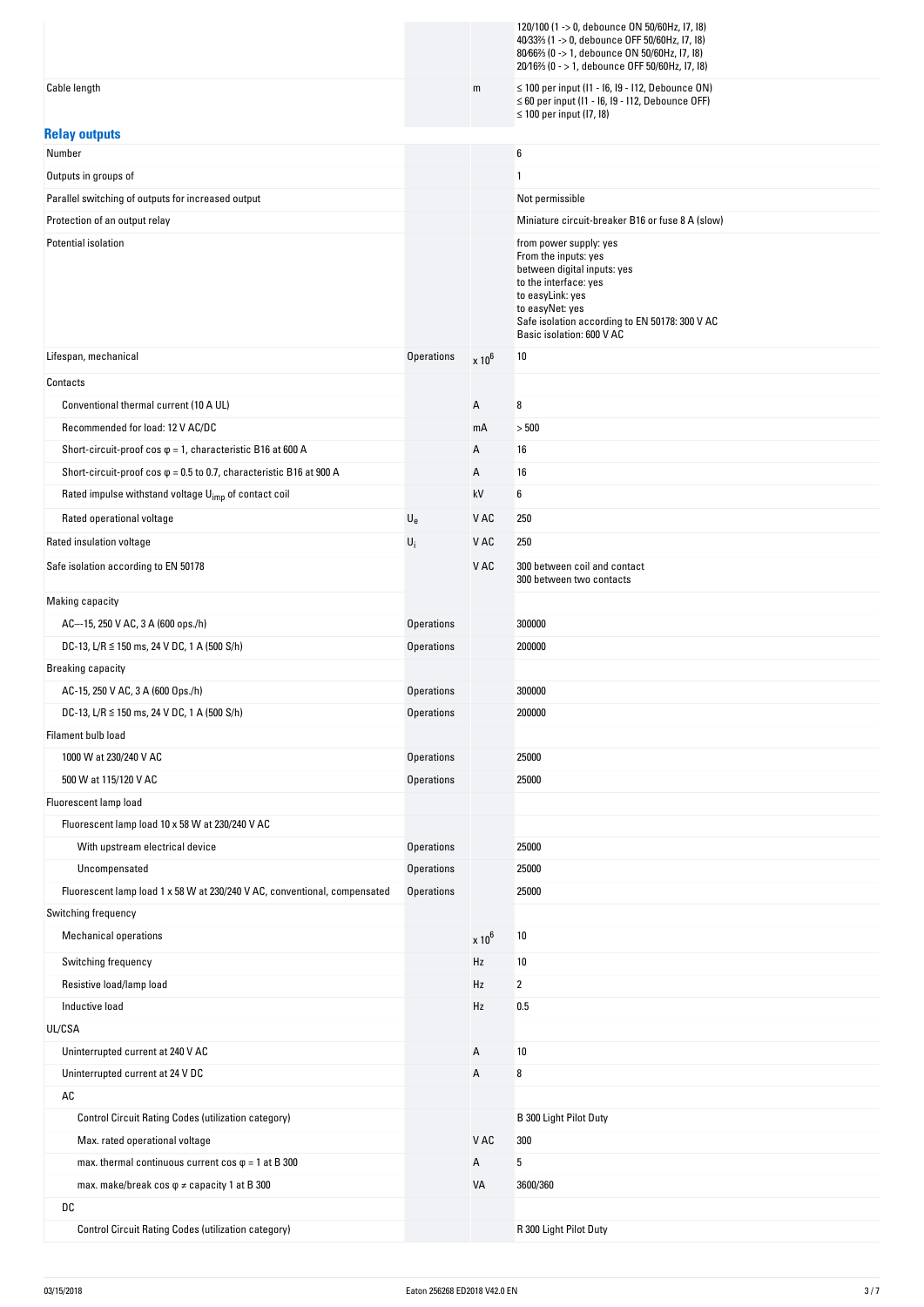| Max. rated operational voltage              |   | V <sub>DC</sub> | 300                                                                                                                                                                                                                                                                                                                                                                                            |
|---------------------------------------------|---|-----------------|------------------------------------------------------------------------------------------------------------------------------------------------------------------------------------------------------------------------------------------------------------------------------------------------------------------------------------------------------------------------------------------------|
| Max. thermal uninterrupted current at R 300 |   | Α               |                                                                                                                                                                                                                                                                                                                                                                                                |
| Max. make/break capacity at R 300           |   | <b>VA</b>       | 28/28                                                                                                                                                                                                                                                                                                                                                                                          |
| <b>Supply voltage U<sub>Aux</sub></b>       |   |                 |                                                                                                                                                                                                                                                                                                                                                                                                |
| Power loss                                  | P | W               | 10                                                                                                                                                                                                                                                                                                                                                                                             |
| <b>Network easyNet</b>                      |   |                 |                                                                                                                                                                                                                                                                                                                                                                                                |
| Data transfer rate/distance                 |   |                 | 1000 KBit/s, 6 m<br>500 KBit/s, 25 m<br>250 Kbit/s, 40 m<br>125 Kbit/s, 300 m<br>50 KBit/s, 300 m<br>20 KBit/s, 700 m<br>10 KBit/s, 1000 m<br>Lengths from 40 m can be obtained only with cables with reinforced cross-section<br>and terminal adapter.                                                                                                                                        |
| Potential isolation                         |   |                 | from power supply POW: yes<br>From the inputs: yes<br>from the outputs: yes<br>to easyLink: yes<br>to the interface: yes                                                                                                                                                                                                                                                                       |
| Bus termination (first and last station)    |   |                 | yes                                                                                                                                                                                                                                                                                                                                                                                            |
| <b>Terminal types</b>                       |   |                 | RJ45, 8-polig                                                                                                                                                                                                                                                                                                                                                                                  |
| <b>Terminal capacity</b>                    |   |                 | up to 1000 m, < 16 m $\Omega$ /m: 1.5 (AWG: 16)<br>up to 600 m, $<$ 26 m $\Omega$ /m: 0.75 - 0.8 (AWG: 18)<br>up to 600 m, $<$ 26 m $\Omega$ /m: 0.5 - 0.6 (AWG: 20, 19)<br>up to 400 m, < 40 mΩ/m: 0.34 - 0.5 (AWG: 22, 21, 20)<br>up to 250 m, < 60 mΩ/m: 0.25 - 0.34 (AWG: 23, 22)<br>up to 175 m, $<$ 70 m $\Omega$ /m: 0.13 (AWG: 26)<br>up to 40 m, $<$ 140 m $\Omega$ /m: 1.5 (AWG: 16) |

# **Design verification as per IEC/EN 61439**

| Technical data for design verification                                                                                    |                   |    |                                                                                                                                     |
|---------------------------------------------------------------------------------------------------------------------------|-------------------|----|-------------------------------------------------------------------------------------------------------------------------------------|
| Rated operational current for specified heat dissipation                                                                  | $I_n$             | A  | $\mathbf{0}$                                                                                                                        |
| Heat dissipation per pole, current-dependent                                                                              | $P_{vid}$         | W  | $\mathbf{0}$                                                                                                                        |
| Equipment heat dissipation, current-dependent                                                                             | $P_{\text{vid}}$  | W  | 0                                                                                                                                   |
| Static heat dissipation, non-current-dependent                                                                            | $P_{VS}$          | W  | 10                                                                                                                                  |
| Heat dissipation capacity                                                                                                 | $P_{\text{diss}}$ | W  | 0                                                                                                                                   |
| Operating ambient temperature min.                                                                                        |                   | °C | $-25$                                                                                                                               |
| Operating ambient temperature max.                                                                                        |                   | °C | 55                                                                                                                                  |
| IEC/EN 61439 design verification                                                                                          |                   |    |                                                                                                                                     |
| 10.2 Strength of materials and parts                                                                                      |                   |    |                                                                                                                                     |
| 10.2.2 Corrosion resistance                                                                                               |                   |    | Meets the product standard's requirements.                                                                                          |
| 10.2.3.1 Verification of thermal stability of enclosures                                                                  |                   |    | Meets the product standard's requirements.                                                                                          |
| 10.2.3.2 Verification of resistance of insulating materials to normal heat                                                |                   |    | Meets the product standard's requirements.                                                                                          |
| 10.2.3.3 Verification of resistance of insulating materials to abnormal heat<br>and fire due to internal electric effects |                   |    | Meets the product standard's requirements.                                                                                          |
| 10.2.4 Resistance to ultra-violet (UV) radiation                                                                          |                   |    | Meets the product standard's requirements.                                                                                          |
| 10.2.5 Lifting                                                                                                            |                   |    | Does not apply, since the entire switchgear needs to be evaluated.                                                                  |
| 10.2.6 Mechanical impact                                                                                                  |                   |    | Does not apply, since the entire switchgear needs to be evaluated.                                                                  |
| 10.2.7 Inscriptions                                                                                                       |                   |    | Meets the product standard's requirements.                                                                                          |
| 10.3 Degree of protection of ASSEMBLIES                                                                                   |                   |    | Meets the product standard's requirements.                                                                                          |
| 10.4 Clearances and creepage distances                                                                                    |                   |    | Meets the product standard's requirements.                                                                                          |
| 10.5 Protection against electric shock                                                                                    |                   |    | Does not apply, since the entire switchgear needs to be evaluated.                                                                  |
| 10.6 Incorporation of switching devices and components                                                                    |                   |    | Does not apply, since the entire switchgear needs to be evaluated.                                                                  |
| 10.7 Internal electrical circuits and connections                                                                         |                   |    | Is the panel builder's responsibility.                                                                                              |
| 10.8 Connections for external conductors                                                                                  |                   |    | Is the panel builder's responsibility.                                                                                              |
| 10.9 Insulation properties                                                                                                |                   |    |                                                                                                                                     |
| 10.9.2 Power-frequency electric strength                                                                                  |                   |    | Is the panel builder's responsibility.                                                                                              |
| 10.9.3 Impulse withstand voltage                                                                                          |                   |    | Is the panel builder's responsibility.                                                                                              |
| 10.9.4 Testing of enclosures made of insulating material                                                                  |                   |    | Is the panel builder's responsibility.                                                                                              |
| 10.10 Temperature rise                                                                                                    |                   |    | The panel builder is responsible for the temperature rise calculation. Eaton will<br>provide heat dissipation data for the devices. |
| 10.11 Short-circuit rating                                                                                                |                   |    | Is the panel builder's responsibility.                                                                                              |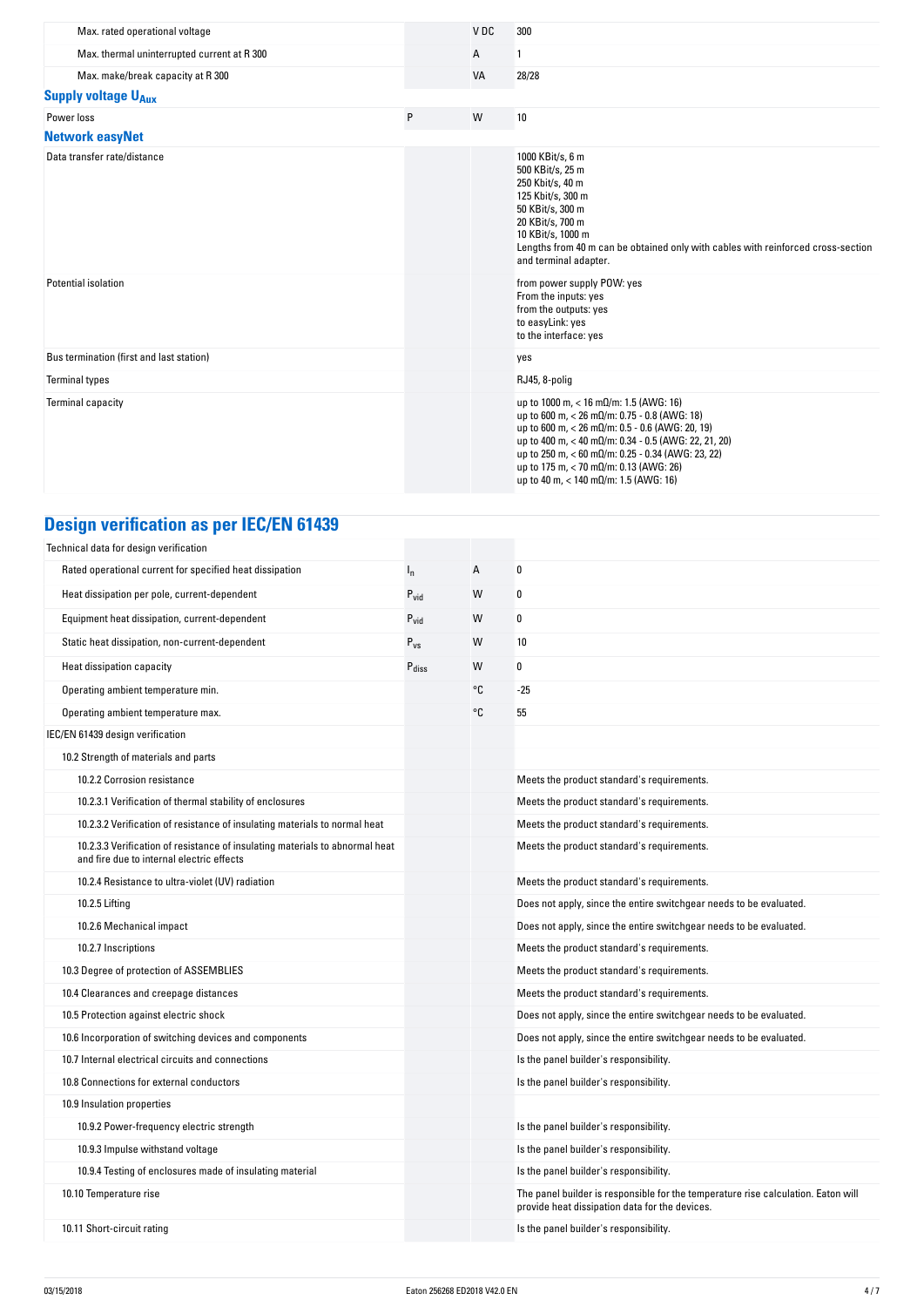10.13 Mechanical function The instruction The device meets the requirements, provided the information in the instruction leaflet (IL) is observed.

### **Technical data ETIM 6.0**

PLC's (EG000024) / Logic module (EC001417)

| Electric engineering, automation, process control engineering / Control / Programmable logic control (SPS) / Logic module (ecl@ss8.1-27-24-22-16 [AKE539011]) |              |            |
|---------------------------------------------------------------------------------------------------------------------------------------------------------------|--------------|------------|
| Supply voltage AC 50 Hz                                                                                                                                       | $\mathsf{V}$ | $85 - 264$ |
| Supply voltage AC 60 Hz                                                                                                                                       | V            | $85 - 264$ |
| Supply voltage DC                                                                                                                                             | V            | $0 - 0$    |
| Voltage type of supply voltage                                                                                                                                |              | AC         |
| Switching current                                                                                                                                             | Α            | 8          |
| Number of analogue inputs                                                                                                                                     |              | 0          |
| Number of analogue outputs                                                                                                                                    |              | 0          |
| Number of digital inputs                                                                                                                                      |              | 12         |
| Number of digital outputs                                                                                                                                     |              | 6          |
| With relay output                                                                                                                                             |              | Yes        |
| Number of HW-interfaces industrial Ethernet                                                                                                                   |              | 0          |
| Number of HW-interfaces PROFINET                                                                                                                              |              | 0          |
| Number of HW-interfaces RS-232                                                                                                                                |              | 0          |
| Number of HW-interfaces RS-422                                                                                                                                |              | 0          |
| Number of HW-interfaces RS-485                                                                                                                                |              | 0          |
| Number of HW-interfaces serial TTY                                                                                                                            |              | 0          |
| Number of HW-interfaces USB                                                                                                                                   |              | 0          |
| Number of HW-interfaces parallel                                                                                                                              |              | 0          |
| Number of HW-interfaces Wireless                                                                                                                              |              | 0          |
| Number of HW-interfaces other                                                                                                                                 |              | 3          |
| With optical interface                                                                                                                                        |              | No         |
| Supporting protocol for TCP/IP                                                                                                                                |              | No         |
| Supporting protocol for PROFIBUS                                                                                                                              |              | No         |
| Supporting protocol for CAN                                                                                                                                   |              | No         |
| Supporting protocol for INTERBUS                                                                                                                              |              | No         |
| Supporting protocol for ASI                                                                                                                                   |              | No         |
| Supporting protocol for KNX                                                                                                                                   |              | No         |
| Supporting protocol for MODBUS                                                                                                                                |              | No         |
| Supporting protocol for Data-Highway                                                                                                                          |              | No         |
| Supporting protocol for DeviceNet                                                                                                                             |              | No         |
| Supporting protocol for SUCONET                                                                                                                               |              | No         |
| Supporting protocol for LON                                                                                                                                   |              | No         |
| Supporting protocol for PROFINET IO                                                                                                                           |              | No         |
| Supporting protocol for PROFINET CBA                                                                                                                          |              | No         |
| Supporting protocol for SERCOS                                                                                                                                |              | No         |
| Supporting protocol for Foundation Fieldbus                                                                                                                   |              | No         |
| Supporting protocol for EtherNet/IP                                                                                                                           |              | No         |
| Supporting protocol for AS-Interface Safety at Work                                                                                                           |              | No         |
| Supporting protocol for DeviceNet Safety                                                                                                                      |              | No         |
| Supporting protocol for INTERBUS-Safety                                                                                                                       |              | No         |
| Supporting protocol for PROFIsafe                                                                                                                             |              | No         |
| Supporting protocol for SafetyBUS p                                                                                                                           |              | No         |
| Supporting protocol for other bus systems                                                                                                                     |              | Yes        |
| Radio standard Bluetooth                                                                                                                                      |              | No         |
| Radio standard WLAN 802.11                                                                                                                                    |              | No         |
| Radio standard GPRS                                                                                                                                           |              | No         |
| Radio standard GSM                                                                                                                                            |              | No         |
| Radio standard UMTS                                                                                                                                           |              | No         |
| 10 link master                                                                                                                                                |              | No         |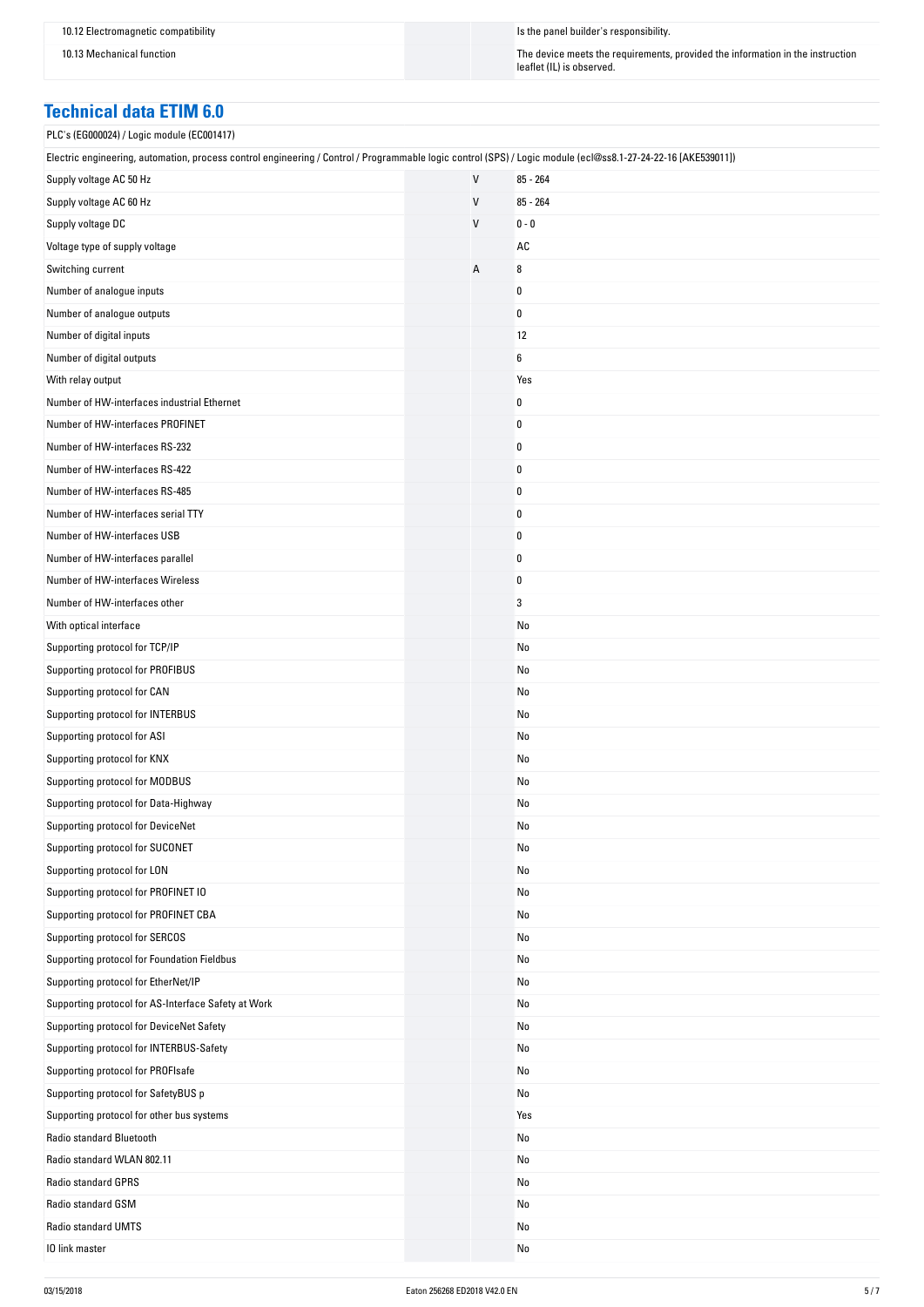| Redundancy                               |    | No             |
|------------------------------------------|----|----------------|
| With display                             |    | No             |
| Degree of protection (IP)                |    | <b>IP20</b>    |
| <b>Basic device</b>                      |    | Yes            |
| Expandable                               |    | Yes            |
| <b>Expansion device</b>                  |    | No             |
| With timer                               |    | Yes            |
| Rail mounting possible                   |    | Yes            |
| Wall mounting/direct mounting            |    | Yes            |
| Front build in possible                  |    | No             |
| Rack-assembly possible                   |    | No             |
| Suitable for safety functions            |    | No             |
| Category according to EN 954-1           |    |                |
| SIL according to IEC 61508               |    | None           |
| Performance level acc. to EN ISO 13849-1 |    | None           |
| Appendant operation agent (Ex ia)        |    | No             |
| Appendant operation agent (Ex ib)        |    | N <sub>0</sub> |
| Explosion safety category for gas        |    | None           |
| Explosion safety category for dust       |    | None           |
| Width                                    | mm | 107.5          |
| Height                                   | mm | 90             |
| Depth                                    | mm | 72             |

### **Approvals**

| <b>Product Standards</b>    | IEC/EN see Technical Data; UL 508; CSA C22.2 No. 142-M1987; CSA C22.2 No. 213-<br>M1987; CE marking |
|-----------------------------|-----------------------------------------------------------------------------------------------------|
| UL File No.                 | E135462                                                                                             |
| UL Category Control No.     | <b>NRAQ</b>                                                                                         |
| CSA File No.                | 012528                                                                                              |
| CSA Class No.               | $2252 - 01 + 2258 - 02$                                                                             |
| North America Certification | UL listed, CSA certified                                                                            |
| Degree of Protection        | IEC: IP20, UL/CSA Type: -                                                                           |

### **Dimensions**